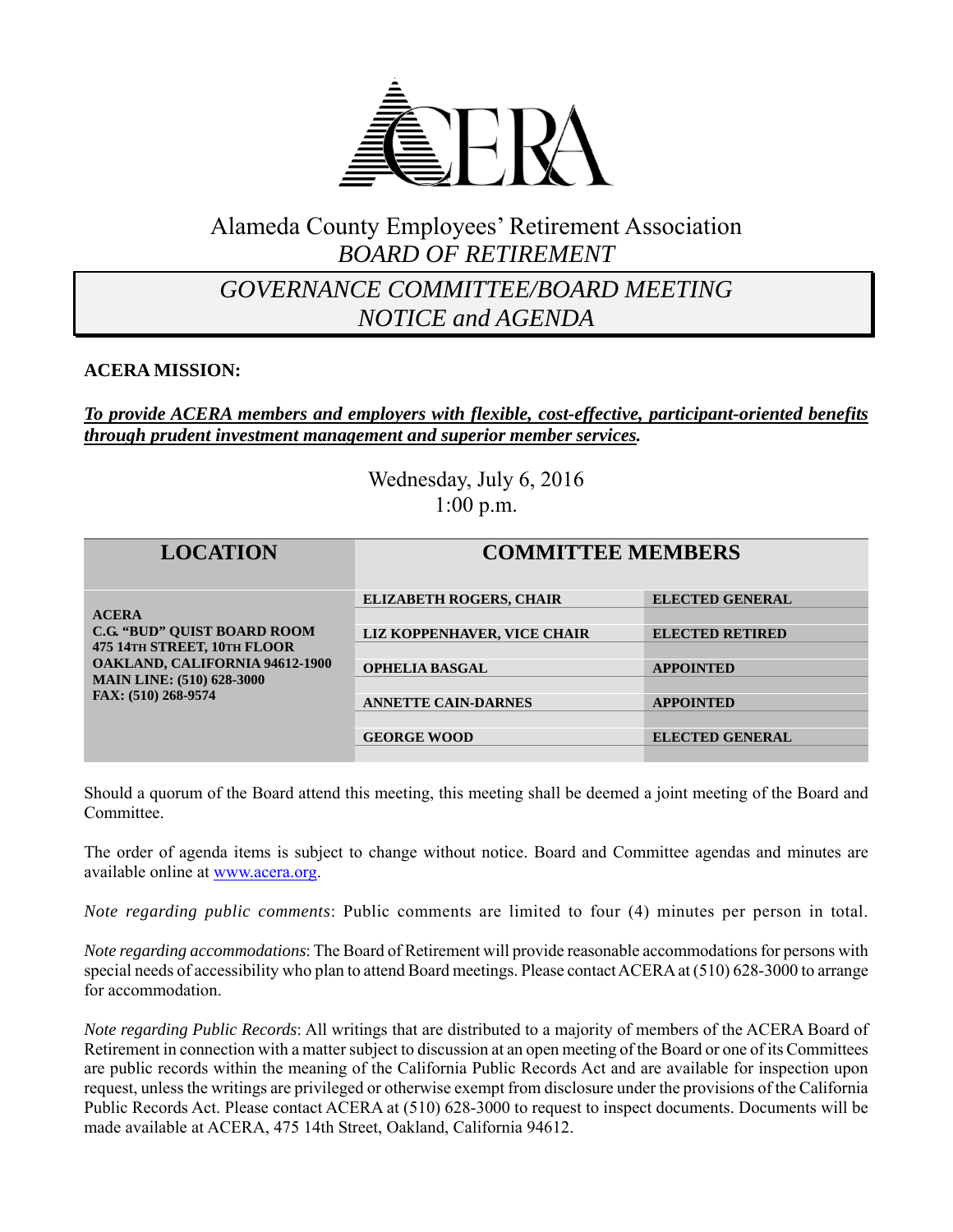# *GOVERNANCE COMMITTEE/BOARD MEETING*

**NOTICE and REVISED AGENDA, Page 2 of 3 – Wednesday, July 6, 2016**

## **Call to Order:** 1:00 p.m.

### **Action Items: Matters for Discussion and Possible Motion by the Committee**

- **1. Review, Discussion and Possible Motion to Adopt Amendments and renew the** *ACERA Membership Policy*
	- Recommendation The Governance Committee advises the Board of Retirement that it finds the content of the *ACERA Membership Policy* is appropriate and continues to meet the needs of ACERA and should be affirmed with revisions as recommended by Staff.
		- Joseph W. Fletcher
		- Lori K. Schnall

#### **2. Review, Discussion and Possible Motion to Adopt Amendments and renew the** *Board Operations Policy*

- Recommendation The Governance Committee advises the Board of Retirement that it finds the content of the *Board Operations Policy* is appropriate and continues to meet the needs of ACERA and should be affirmed without revisions as recommended by Staff.
	- Joseph W. Fletcher – Lori K. Schnall

#### **3. Review, Discussion and Possible Motion to Adopt Amendments and renew the**  *Committee Operations Policy*

■ Recommendation – The Governance Committee advises the Board of Retirement that it finds the content of the *Committee Operations Policy* is appropriate and continues to meet the needs of ACERA and should be affirmed without revisions as recommended by Staff.

– Joseph W. Fletcher

– Lori K. Schnall